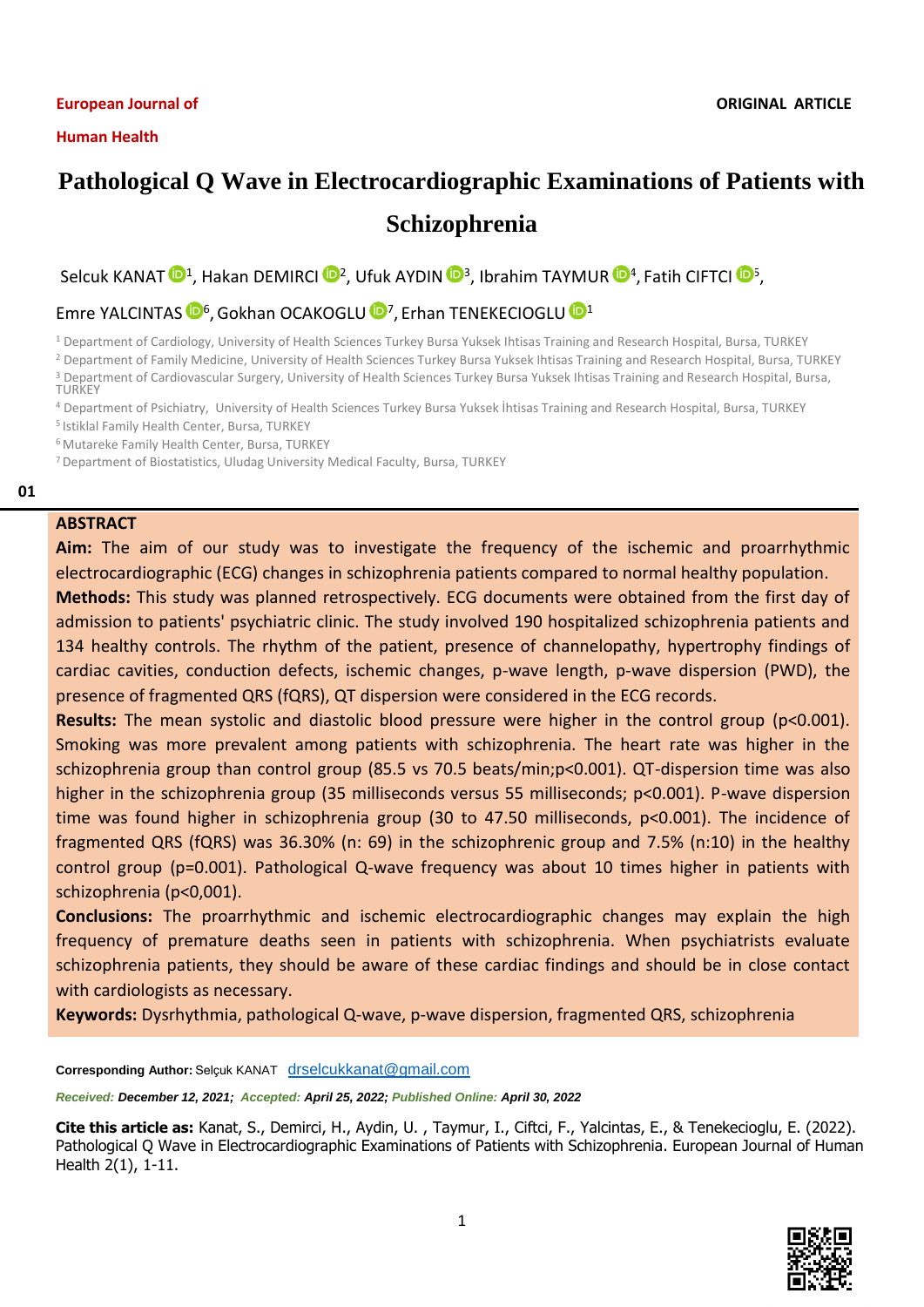#### **Introduction**

Cardiovascular disease is the most common cause of mortality in patients with schizophrenia. In recent years, an increase of one third has been reported in the relative risk of mortality associated with coronary artery disease (CAD) in schizophrenia (1). Among the common causes of cardiovascular deaths, arrhythmias, such as atrial fibrillation (AF), ventricular tachycardia and torsade de pointes, as well as myocardial infarction (MI) have considerable prevalence(2, 3).

The increase in the frequency of cardiac disease in schizophrenia patients is associated with several factors, in particular smoking, obesity, diabetes, dyslipidemia, metabolic syndrome, sedentary lifestyle, decreased self-care and antipsychotic drug usage (4). Severity of positive and negative symptoms of the disease, accompanying neuro-cognitive disorders and low social functioning destroy the ability of schizophrenia patients to recognize cardiac symptoms, to notify their complaints to the treatment team and to adapt to the treatment (5).

Electrocardiography (ECG) is a safe, noninvasive first line diagnostic tool for evaluating cardiovascular disorders. Hemodynamic changes in schizophrenia patients can lead to some alterations in ECG. These are heart rate increment, prolonged corrected QT interval (QTc), inversion of T-waves and left axes deviation of QRS. P-wave dispersion (Pd), which is an ECG marker associated with a heterogenous and nonsustained distribution of the sinus impulse, has shown to be a predictor for prolonged inter-atrial and intraatrial conduction. Increased Pd values were associated with an increased risk of atrial fibrillation (6). Another parameter that can be defined as the difference between the maximal and minimal QT interval measured in many ECG leads is QT dispersion (QTd). QT interval parameters especially heart-rate corrected QT (QTc) interval, are presumed as cardiovascular risk factor (7). QTd is an indicator for the nonhomogeneity of myocardial repolarization. Fragmented QRS (fQRS) is an ECG finding in patients with myocardial scar through altered ventricular depolarization. fQRS is more sensitive than pathological Q-waves in detection of myocardial fibrosis detected by Single-photon emission computed tomography (SPECT) imaging in CAD (8).

In schizophrenia, an increase in heart rate, QTc prolongation, ventricular arrhythmia and cardiac arrest have been reported. The risk of sudden cardiac death in patients using antipsychotics is 2.4 fold higher (9). The arrhythmogenic effects of antipsychotic drugs are delayed ventricular depolarization and repolarization, conduction disorders, sinus node abnormalities and sinus tachycardia developing as a response to postural hypotension (9). The underlying pathophysiology of such side effects of the antipsychotics are anticholinergic effects, α1 antagonistic features and blockage of potassium channels in myocardium (10- 13).

An increased risk of cardiovascular disease in schizophrenic patients has been clearly defined. However, our knowledge about ECG changes, in particular ischemic changes, in patients with schizophrenia is limited. The aim of the present study was to investigate the frequency of atrial and ventricular pro-arrhythmic and ischemic ECG changes in schizophrenia patients compared to the healthy subjects.

#### **Methods**

#### Study Population

The current study was conducted retrospectively by reviewing the records of patient files. The study involved 190 schizophrenia patients who received inpatient treatment in a psychiatry clinic between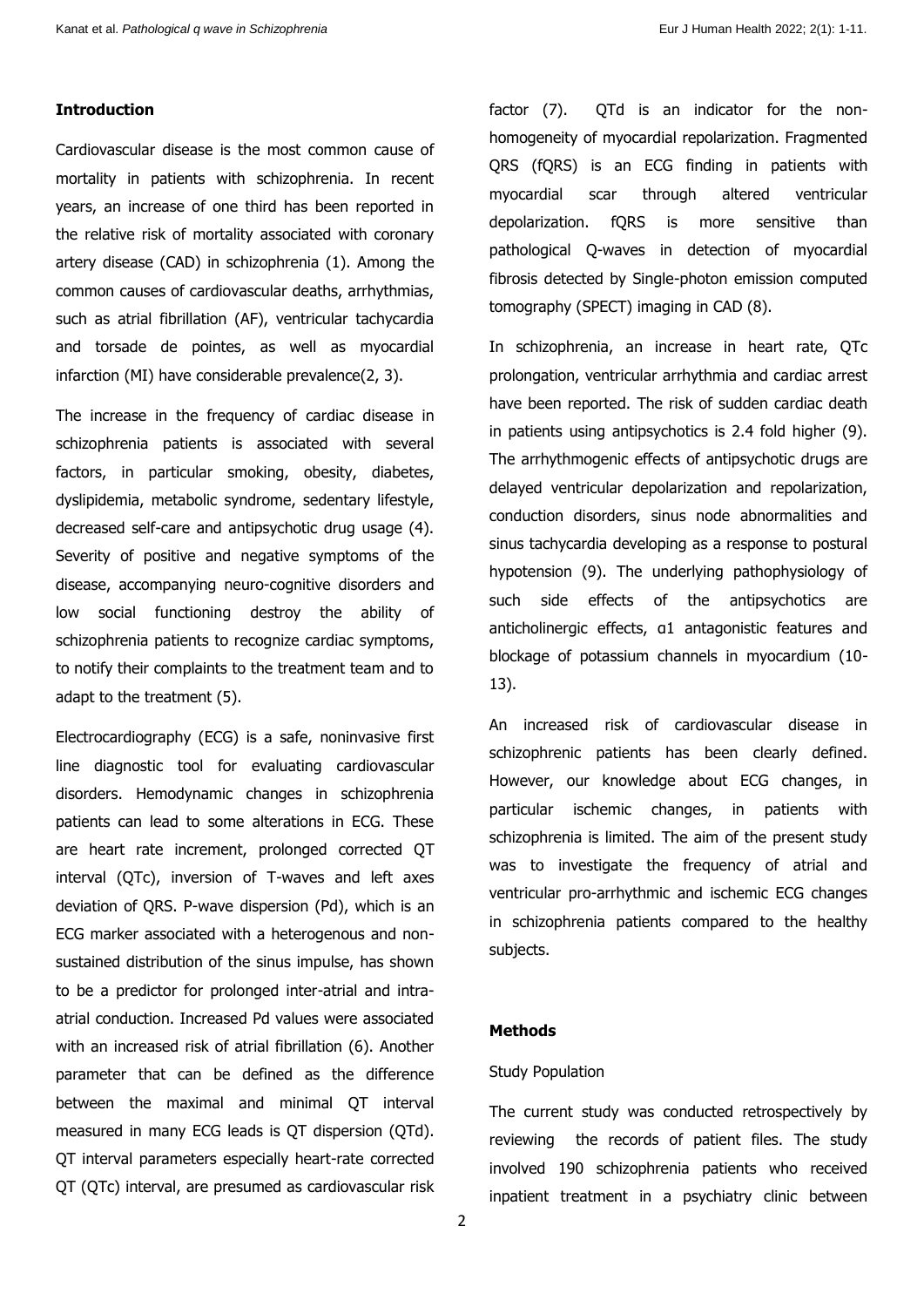2018-2019. One hundred thirty-four healthy subjects were recruited as control group. ECG was recorded during the first day of hospitalization. A 12-lead ECG recording was taken from all of the patients and from the control group (n=324).

The medications of the schizophrenia patients prior to their hospitalization were noted. The patients with systemic cardiac disease, rheumatic heart disease, preexcitation syndrome, heart failure, patients with a permanent pacemaker and patients using antiarrhythmic drug were excluded from the study.

#### ECG assessment

ECGs were recorded in decubitus position and eupnea status, while the patients were not allowed to cough or talk. During ECG recording , the recorder was adjusted to a speed of 50 mm/ sec, calibration of 1mV/cm, filter to 100 Hz and alternative current filter to 60 Hz. ECG records were taken manually by two researchers who were not informed for the clinical status of the subjects.

The rhythm of the patient, signs of channelopathy, ECG finding of myocardial hypertrophy, any conduction defect, ischemic changes, p-wave times, Pd, presence of fQRS, QT/cQT durations and QT dispersion were noted during ECG recordings.

The P-wave duration in ECG was calculated by measuring the distance between the intersection of the beginning of P-wave deflection and the isoelectric line and the intersection of the P-wave and the isoelectric line. P-wave durations were measured through all leads. After P maximum (Pmax) was defined as the longest measurable P-wave duration whereas P minimum (Pmin) was the shortest one. Pd was calculated as the difference between maximum and minimum P-wave durations (Pd= Pmax-Pmin).

In ECG, the distance between the beginning of the QRS complex and the intersection point of the T-wave descent with isoelectric TP-segment was recorded as the QT interval. The QT corrected (QTc) according to heart rate was calculated with the Bazett formula [QT(msec)/ RR (sec)1/2]. In patients with U-waves, QT was calculated to the lowest point of the curve between the T- and U-waves. QTc maximum (QTc max) and QTc minimum (QTc min) were defined as the longest and the shortest measurable QT-interval durations, respectively. QTc dispersion (QTc disp) was calculated as the maximum minus minimum QTc durations (QTc disp= QTc max- QTc min).In ECG, fQRS was described as notching of the R-wave in two neighboring derivations, notching in the S-wave, existence of an RSR' pattern or more than one R' wave (8, 14-18).

All ECG analysis was performed by two experienced cardiologist blinded to patients data. A magnifying lens and a caliper was used to define the ECG deflections. The intra and interobserver coefficients of variations were calculated to check the reproducibility of the analysis.

#### **Statistical Analysis**

Data were expressed as mean  $\pm$  standard deviation (minimum: maximum) or median (IQR: Inter-quartile Range) values depending on whether the variable followed a normal distribution using the Shapiro-Wilk normality test. For comparisons of continuous variables between groups, independent samples t-test and Mann Whitney-U test were performed. Comparisons of categorical variables were done using Chi-square, Fisher's exact test and Fisher-Freeman-Halton tests. To determine independent risk factors those affected schizophrenia, binary logistic regression analysis (with Forward LR method) was performed after univariate analysis. The results of the final model were reported with related odds ratio (95% confidence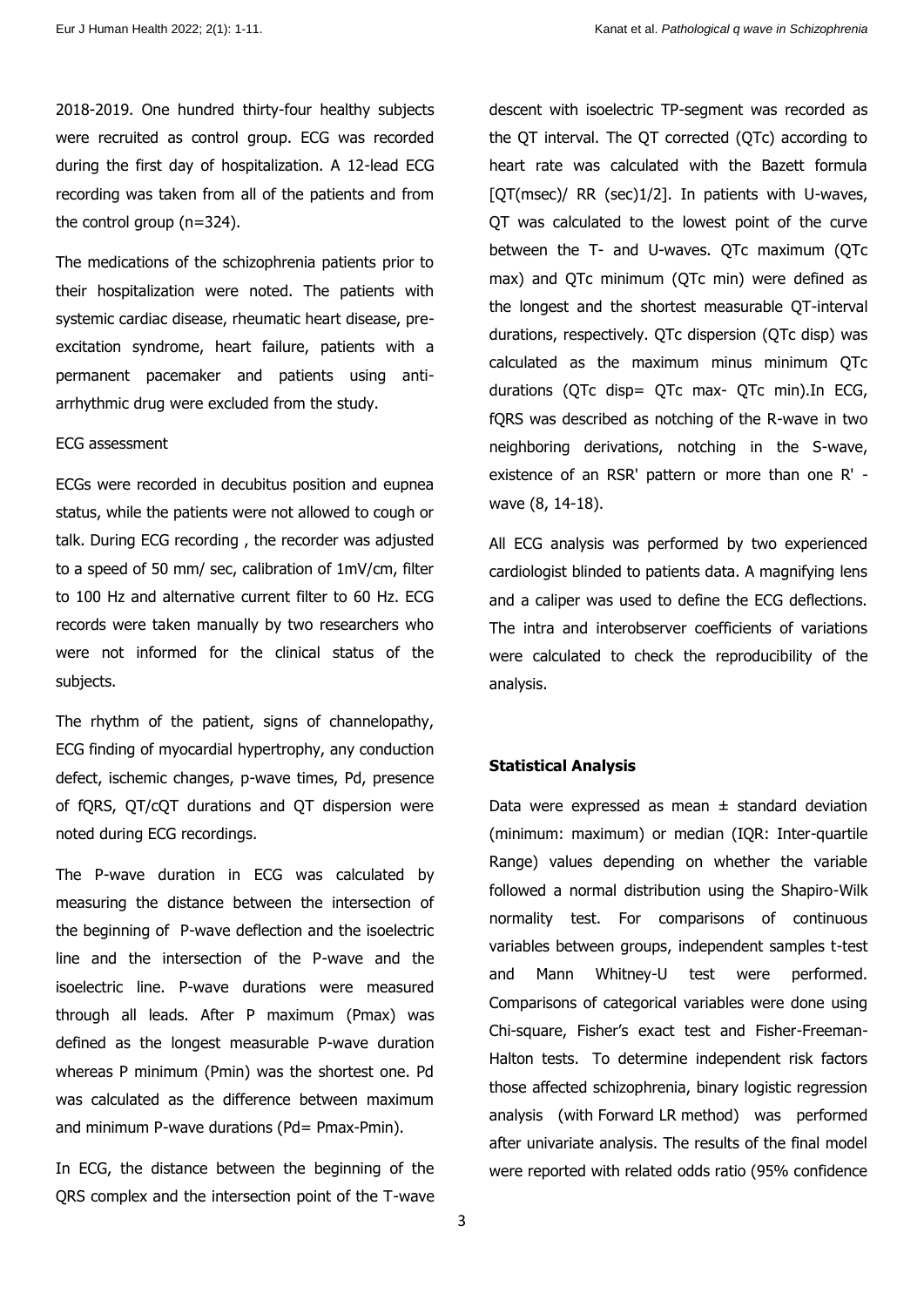interval) values with respective p-values. A p-value less than 0.05 was considered statistically significant. Statistical analyses were performed using SPSS (IBM Corp. Released 2011. IBM SPSS Statistics for Windows, Version20.0. Armonk, NY: IBM Corp.).

## **Ethics**

The ethical approval for the study was obtained from local ethics committee in our institution.

## **Results**

Patient characteristics are shown in Table-1. Smoking was significantly more prevalent in patients with schizophrenia (p<0.001). Both systolic and diastolic blood pressure values were higher in the control group compared to the patients with schizophrenia.

|                                | Controls<br>$(n=134)$         | Patients with schizophrenia<br>$(n=190)$ | p-value |
|--------------------------------|-------------------------------|------------------------------------------|---------|
| Age (years)                    | $39.51 \pm 13.07$ (20:82)     | $39 \pm 14.46$<br>(18:84)                | 0.747   |
| Gender $(f/m)$                 | 66/68                         | 74/116                                   | 0.065   |
| Smoking                        | 35/134                        | 106/190                                  | 0.001   |
| <b>Systolic Blood Pressure</b> | 122.69±20.30<br>(85:195)      |                                          | 0.001   |
| Diastolic Blood Pressure       | $75.04 \pm 12.83$<br>(50:118) | $71.63 \pm 8.09$<br>(50:90)              | 0.004   |

**Table1.** Comparisons of the general characteristics of the study groups

Comparison of ECG findings between the study groups is demonstrated in Table-2. In the schizophrenia group, HR level, QRS width, Pmax, P-dispersion and QT dispersion were higher than the control group. In

the control group, the level ofP-min and the QT level were higher in the schizophrenia group. The fQRS, left anterior hemiblock (LAHB), ST depression and pathological Q-wave incidence were higher in patients with schizophrenia.

## **Table2.** Comparison of ECG findings of the patient and control groups

|                   | Controls   | Patients with schizophrenia | p-value |
|-------------------|------------|-----------------------------|---------|
|                   | $(n=134)$  | $(n=190)$                   |         |
| <b>Heart Rate</b> | 70.50(15)  | 85.50(25)                   | < 0.001 |
| (per minute)      |            |                             |         |
| QRS width         | 80 (26.50) | 84.50(15)                   | 0.022   |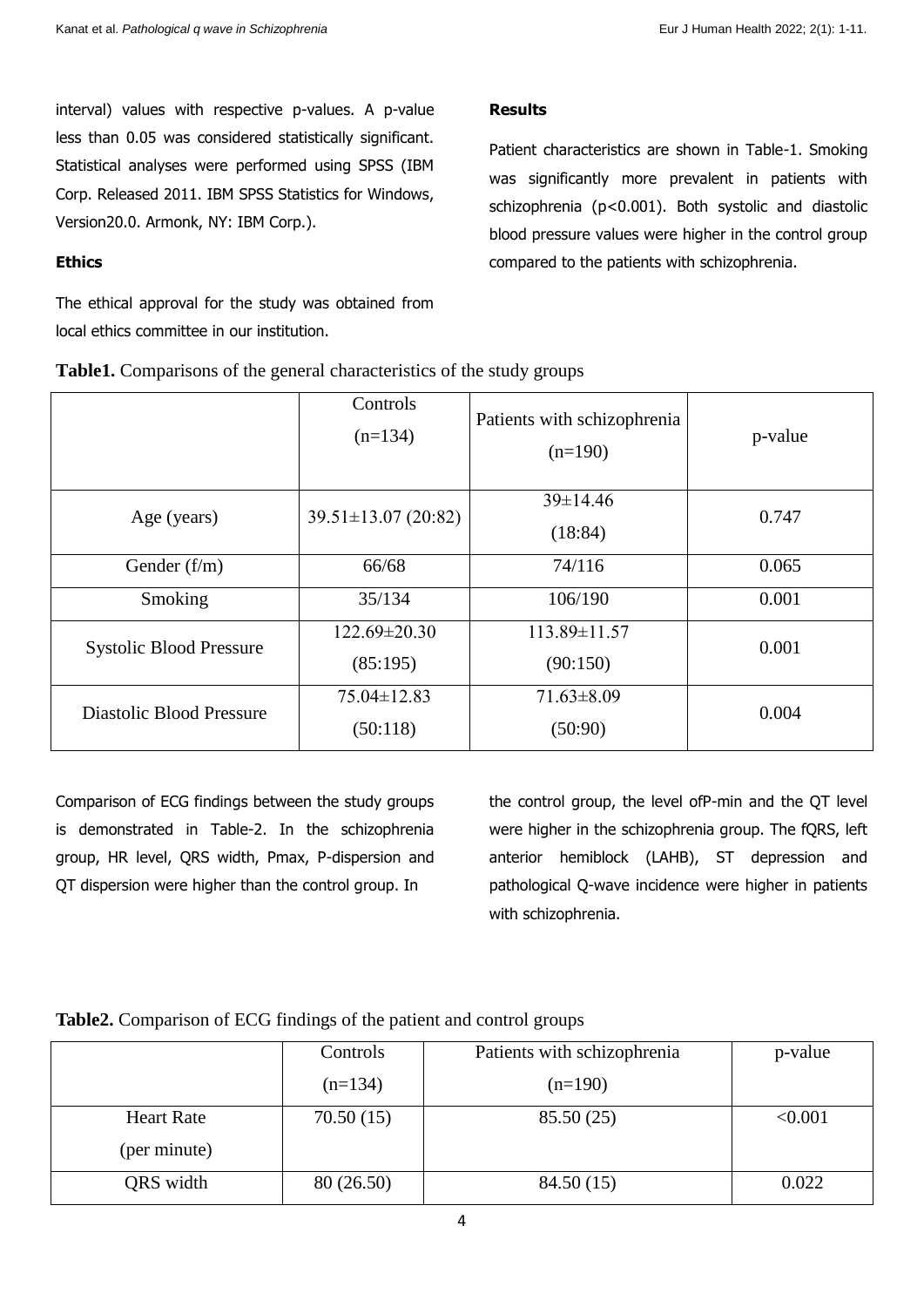| PR length                    | 150(25)                         | 145(30)              | 0.065   |
|------------------------------|---------------------------------|----------------------|---------|
| P-maximum duration           | 86.91±16.44                     | 94.19±18.38 (55:160) | < 0.001 |
|                              | (50:130)                        |                      |         |
| P-minimum duration           | 40(10)<br>60(15)                |                      | < 0.001 |
| P-dispersion                 | 30(20)                          | 47.50(20)            | < 0.001 |
| QT length                    | 375 (30)                        | 360 (54.50)          | 0.019   |
| cQT                          | 410 (23.50)                     | 406 (31.50)          | 0.943   |
| QT dispersion                | 35(10)                          | 55(25)               | < 0.001 |
| Sinus Arrhythmia*            | 14 (10.40%)                     | 19 (10%)             | 0.896   |
| fQRS*                        | $10(7.50\%)$                    | 69 (36.30%)          | < 0.001 |
| Ventricular premature beats* | $2(1.10\%)$<br>$\boldsymbol{0}$ |                      | 0.513   |
| Supraventricular ectopic     | $1(0.70\%)$                     | $1(0.50\%)$          | 1.00    |
| beats*                       |                                 |                      |         |
| Early Repolarization         |                                 |                      | 0.784   |
|                              | 8(6%)                           | $10(5.30\%)$         |         |
| Left Bundle                  | $\boldsymbol{0}$                | $1(0.50\%)$          | 1.00    |
| Branch Block*                |                                 |                      |         |
| Left anterior hemiblock*     | $\overline{0}$<br>$6(3.20\%)$   |                      | 0.044   |
| Left posterior hemiblock*    | $\boldsymbol{0}$                | $\overline{0}$       | NA      |
| Tri-fascicular Block*        | $\boldsymbol{0}$                | $\boldsymbol{0}$     | NA      |
| ST depression*               | $\boldsymbol{0}$                | $7(3.70\%)$          | 0.044   |
| Ischemic T*                  | $\boldsymbol{0}$                | $2(1.10\%)$          | 0.513   |
| Pathological Q*              | $2(1.50\%)$                     | 22 (11.60%)          | < 0.001 |
| Left Ventricular             | 3(2.20%)                        | $9(4.70\%)$          | 0.372   |
| Hypertrophy*                 |                                 |                      |         |
| Right ventricular            | $\overline{0}$                  | $1(0.50\%)$          | 1.00    |
| hypertrophy*                 |                                 |                      |         |
| Right atrium enlargement *   | $1(0.70\%)$                     | $1(0.50\%)$          | 1.00    |
| Left atrium enlargement*     | $\boldsymbol{0}$                | $4(2.10\%)$          | 0.145   |
| $P-axis*$                    | $\overline{0}$                  | $1(0.50\%)$          | 1.00    |
| QRS axis                     |                                 |                      |         |
| Normal                       | 119 (88.80%)                    | 150 (79.80%)         |         |
| Right                        | 14 (10.40%)                     | 32 (17%)             | 0.089   |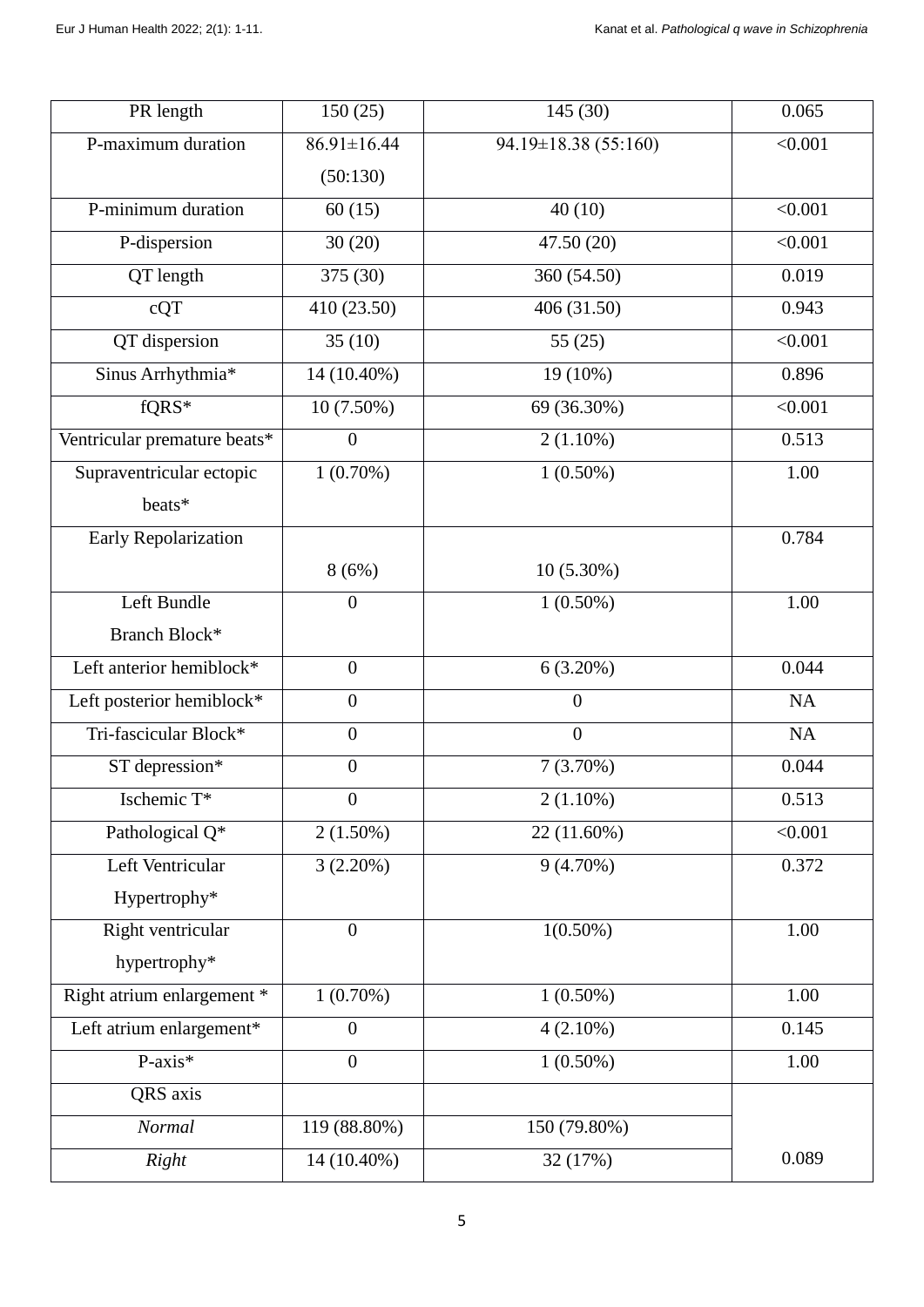| Left                        | $1(0.70\%)$ | $6(3.20\%)$  |       |
|-----------------------------|-------------|--------------|-------|
| T wave*                     | $\theta$    | $1(0.50\%)$  | 1.00  |
| Brugada Syndrome*           |             | $2(1.10\%)$  | 0.513 |
| U wave $*$                  | 12 (9%)     | 31 (16.30%)  | 0.067 |
| Intraventricular conduction | $7(5.20\%)$ | $12(6.30\%)$ | 0.680 |
| $delay*$                    |             |              |       |
| Right Bundle Block*         |             | $4(2.10\%)$  | 0.145 |

*Data were presented as mean ± standard deviation (minimum: maximum), median (IQR-Inter-quartile Range) or n (%). NA: Not Available (Statistical analysis could not be performed due to insufficient sample size). \*: present.*

The distribution of the drugs used in the patient group is given in Table-3. Quetiapine was the most frequently used antipsychotic drug 45/176 (25.60%). There was no significant difference between antipsychotic drugs in terms of their proarrhythmic and ischemic effects on ECG (p> 0.05).

**Table3.** Distribution of the drugs used by the patients

| Drug           | $n/n_{\text{total}}(\%)$ |
|----------------|--------------------------|
| Quetiapine     | 45/176 (25.60%)          |
| Olanzapine     | 37/176 (21%)             |
| Risperidone    | 32/176 (18.20%)          |
| Paliperidon    | 30/176 (17%)             |
| Amisulpride    | 23/176 (13.10%)          |
| Haloperidol    | 16/176 (9.10%)           |
| Clozapine      | 16/176 (9.10%)           |
| Aripiprazole   | 12/176 (6.80%)           |
| Zuclopenthixol | 11/176 (6.30%)           |
| Chlorpromazine | $5/176(2.80\%)$          |

Independent risk factors considered to be specific for schizophrenia are given in Table-4. Schizophrenia has been identified as a risk factor for increased HR. When the value of the HR variable increased by 1 unit, the risk of schizophrenia increased 1.06 fold. The P-max variant was found to be a significant indicator for schizophrenia. As the value of the P-max variable increased by 1 unit, the probability of having schizophrenia increased 1.07 fold. The P-min

variant was found to be a protective factor for schizophrenia and the probability of having schizophrenia was reduced by 13% when the value of the P-min variable increased by 1 unit. The fQRS was found to be another indicative factor for schizophrenia. In the presence of fQRS, the probability of having schizophrenia was 3.15 times higher than those without fQRS.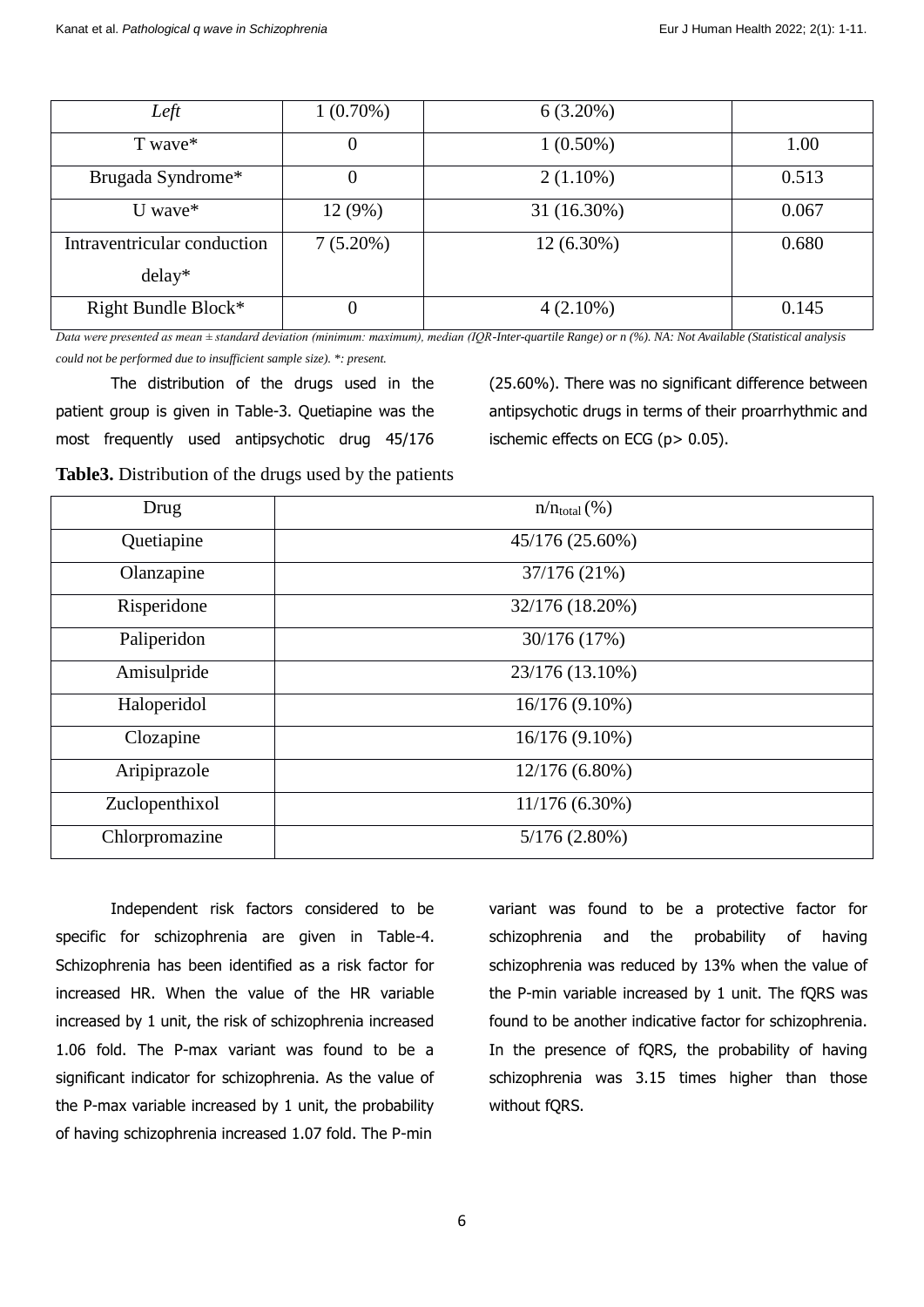| <b>Risk Factor</b>    | B       | OR (95%CI)      | p-value |
|-----------------------|---------|-----------------|---------|
| <b>Heart Rate</b>     | 0.06    | 1.06(1.04:1.09) | < 0.001 |
| P-max                 | 0.06    | 1.07(1.04:1.09) | < 0.001 |
| P-min                 | $-0.14$ | 0.87(0.83:0.91) | < 0.001 |
| QT dispersion         | 0.07    | 1.08(1.04:1.11) | < 0.001 |
| <b>Fragmented QRS</b> |         |                 |         |
| present               |         | Reference       |         |
| absent                | 1.15    | 3.15(1.21:8.18) | 0.019   |

**Table4.** Independent risk factors considered to be effective in patients with schizophrenia

*The significance of final logistic regression model (p<0.001). OR: Odds ratio, CI: confidence interval*

## **Discussion**

In this retrospective study, ECG parameters of schizophrenic patients in psychiatric clinic were investigated in detail and compared with healthy controls. Proarrhythmic and ischemic ECG findings (HR, PWD, P-max, P-minus, P-dispersion, QT dispersion, fQRS, ST depression, Pathological Q) were detected significantly higher in schizophrenic patients compared to the healthy controls.

Life expectancy of schizophrenia patients has decreased by about 10 years. The most important diseases accused in the mortality of these patients are diabetes mellitus and cardiovascular diseases (19). Excessive weight gain due to the antipsychotic medications brings metabolic syndrome and other related medical problems to these patients (1, 4). Moreover, schizophrenia patients are unable to use health services properly for diagnosis, treatment and follow-up for other medical problems outside the psychiatric area due to low self-care and functional levels.

Although it is known that patients with schizophrenia have an increased risk of MI due to antipsychotic use, the underlying mechanisms have not been fully understood. While schizophrenic

patients have cardiac symptoms, they usually have difficulties in applications to emergency departments (2). In a study of the ECG findings in schizophrenia patients, there was a sign of MI at 40 of 937 cases. However, in 30 of these 40 cases (75%), MI signs were not previously identified, and these cases were unrecognized or silent MI (2). In our study, pathological Q-wave was detected in 22 (11.60%) schizophrenia patient and in 2 (1.5%) subjects in the control group . While the cases in the control group were aware of MI, schizophrenic patients couldn't be aware of MI.

In the present study, patients with schizophrenia had significantly higher Pd, P-max duration and lower Pmin duration compared to healthy controls. Changes leading to atrial remodeling such as elevated atrial pressure, atrial ionic remodeling, ischemia and metabolic stress may result in slowed conduction with inhomogeneous recovery, are substrates for AF development (20, 21). Pd indicates that a prolonged inhomogeneous and anisotropic distribution of connections between atrial fibers resulting in a discontinuous anisotropic propagation of sinus impulses with heterogeneous and discontinuous atrial conduction (22).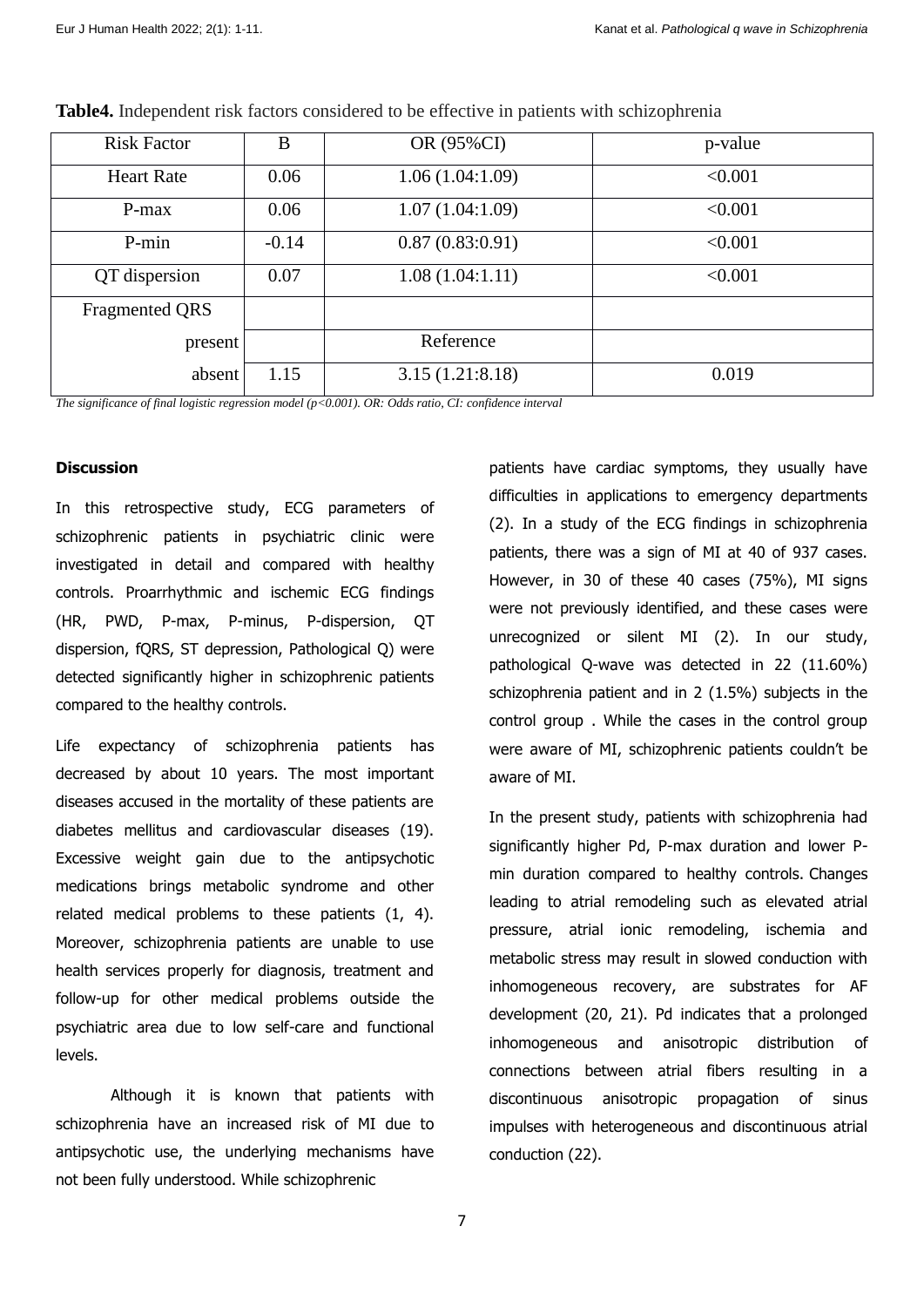In a study examining 927,915 cases in Taiwan, patients with schizophrenia or bipolar disorder had a higher prevalence of AF than the general healthy population (23). Chronic CAD and acute myocardial infarction (AMI) are significant risk factors for AF evolution. In patients with CAD, left atrial overload owing to altered left ventricular relaxation caused by an ischemic zone, regional atrial fibrosis and slow conduction are associated with increased Pd (24, 25).

In the present study, patients with schizophrenia had positive fQRS more often as compared to the healthy controls (69/190–36.30% vs 10/133–7.50%, p = 0.001). fQRS is a relevant marker of conduction disturbance and by that parameter myocardial scar could be evaluated by ECG (26). fQRS was also a predictor of mortality and arrhythmic events in patients with various cardiac diseases, such as dilated cardiomyopathy, arrhythmogenic right ventricular cardiomyopathy, acute coronary syndrome, Brugada syndrome, cardiac sarcoidosis, repaired tetralogy of Fallot and long-QT syndrome (27-29). Sudden cardiac death (SCD) has been found to be nearly three-times higher in schizophrenia patients, a finding driven by a several underlying mechanisms (30). Patients with schizophrenia show electrophysiological characteristics of the myocardial tissue, such as from stress, those lead to dysautonomia and activation of the hypothalamus–pituitary– adrenal axis, altering the autonomic tone and influencing circadian rhythms and ion channel variation, leading to CAD or causing drug induced cardiac fibrosis with certain antipsychotics used in the treatment of these common disorders (31, 32). Indeed, patients with schizophrenia are shown to have a higher prevalence of CAD than the general population (33). Reddy CV et al. (34) found that the combination of Q wave and fQRS showed high specificity (89%), sensitivity (91.4%), and negative predictable value (92.4%) for detection of scarred myocardium. In our study, the presence of pathologic Q-wave in the presence of myocardial infarction was found to be higher in patients with schizophrenia than control group  $(22/190-11.60\% \text{ vs } 2/134-1.50\% \text{ s } <$ 0.001).Left ventricular hypertrophy and exaggerated accumulation of collagen occur in interstitial tissue, and give rise to non-ischemic myocardial fibrosis (34). In several studies, a strong association was detected between fQRS diagnosed on ECG and myocardial fibrosis, as assessed by gadolinium-enhanced cardiac magnetic resonance imaging (29).

#### **Study Limitations**

There are some limitations to be quoted. First of all, this was a cross-sectional study with a small sample size and there was no follow up for the patients to observe arrhythmic events. Also, Holter monitoring and electrophysiological evaluation couldn't be done due to cognitive dissonance of the schizophrenic subjects. Another limitation of the present study was that Pd and QTd parameters were measured manually, instead of by a computer-assisted program. One of the important limitations of the study was that our study group consisted only hospitalized patients. In hospitalized patients, co-morbidities can be seen more frequently due to other risk factors than their current psychiatric diseases. Further studies including nonhospitalized cases should be done to generalize our results. In the current study, the researchers were only concerned with the patients who used their drugs irregularly which restricts the evaluation of the possible relations between the drugs and the ECG changes. Lastly, in patients with pathologic Q-waves, the signs of previous MI were not confirmed by noninvasive imaging modalities such as echocardiography.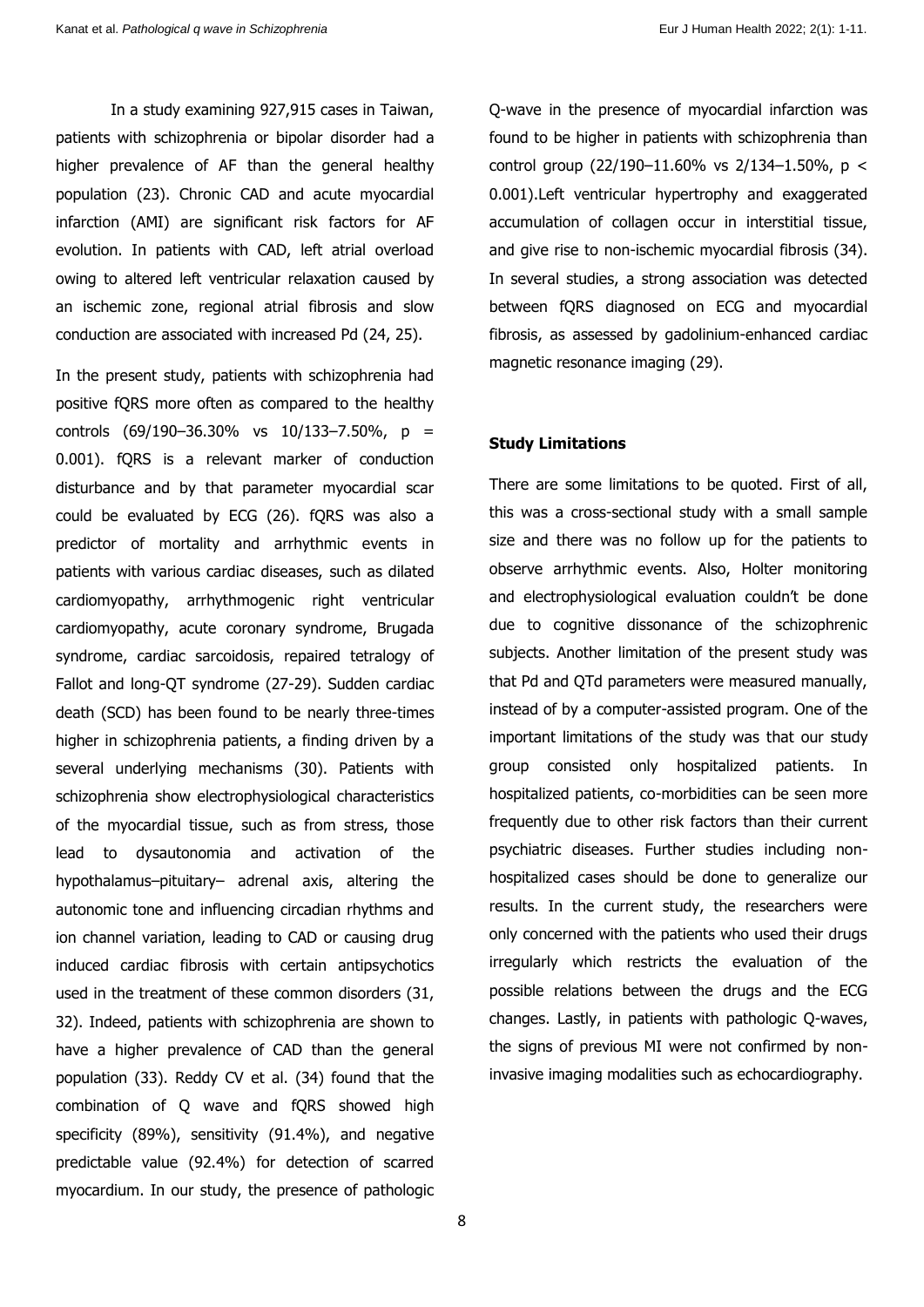## **Conclusion**

The current retrospective cross-sectional analysis of ECG findings indicated that patients with schizophrenia might have high prevalence of proarrhythmic and ischemic changes. P-wave dispersion, prolongation of QT-dispersion time and presence of fragmented-QRS, atrial fibrillation, ventricular fibrillation, and arrhythmia-related heart failure may partly explain the high frequency of premature deaths in such psychiatric disorder. During assessment of schizophrenia patients, psychiatrists should be aware of such ECG findings and should be in close contact with cardiologists to take relevant preventive steps.

## **Disclosure of conflict of interest**

None of the author has any conflict of interest to disclose.

## **References**

1. Jeste DV, Gladsjo JA, Lindamer LA, Lacro JP. Medical comorbidity in schizophrenia. Schizophrenia bulletin. 1996;22(3):413-30.

2. Nielsen J, Juel J, Alzuhairi KS, Friis R, Graff C, Kanters JK, et al. Unrecognised myocardial infarction in patients with schizophrenia. Acta neuropsychiatrica. 2015;27(2):106-12.

3. Wu SI, Chen SC, Liu SI, Sun FJ, Juang JJ, Lee HC, et al. Relative Risk of Acute Myocardial Infarction in People with Schizophrenia and Bipolar Disorder: A Population-Based Cohort Study. PloS one. 2015;10(8):e0134763.

4. Kritharides L, Rye KA, Lambert TJ, Jessup W. Lipidology, cardiovascular risk, and schizophrenia. Current opinion in lipidology. 2016;27(3):305-7.

5. Lacro JP, Dunn LB, Dolder CR, Leckband SG, Jeste DV. Prevalence of and risk factors for medication nonadherence in patients with schizophrenia: a comprehensive review of recent literature. The Journal of clinical psychiatry. 2002;63(10):892-909.

6. Dilaveris PE, Gialafos EJ, Sideris SK, Theopistou AM, Andrikopoulos GK, Kyriakidis M, et al. Simple electrocardiographic markers for the prediction of paroxysmal idiopathic atrial fibrillation. American heart journal. 1998;135(5 Pt 1):733-8.

7. Perkiomaki JS, Koistinen MJ, Yli-Mayry S, Huikuri HV. Dispersion of QT interval in patients with and without susceptibility to ventricular tachyarrhythmias after previous myocardial infarction. Journal of the American College of Cardiology. 1995;26(1):174-9.

8. Das MK, Zipes DP. Fragmented QRS: a predictor of mortality and sudden cardiac death. Heart rhythm. 2009;6(3 Suppl):S8-14.

9. Ray WA, Meredith S, Thapa PB, Meador KG, Hall K, Murray KT. Antipsychotics and the risk of sudden cardiac death. Archives of general psychiatry. 2001;58(12):1161-7.

10. Gupta A, Lawrence AT, Krishnan K, Kavinsky CJ, Trohman RG. Current concepts in the mechanisms and management of drug-induced QT prolongation and torsade de pointes. American heart journal. 2007;153(6):891-9.

11. Stimmel GL, Gutierrez MA, Lee V. Ziprasidone: an atypical antipsychotic drug for the treatment of schizophrenia. Clinical therapeutics. 2002;24(1):21-37.

12. Straus SM, Bleumink GS, Dieleman JP, van der Lei J, t Jong GW, Kingma JH, et al. Antipsychotics and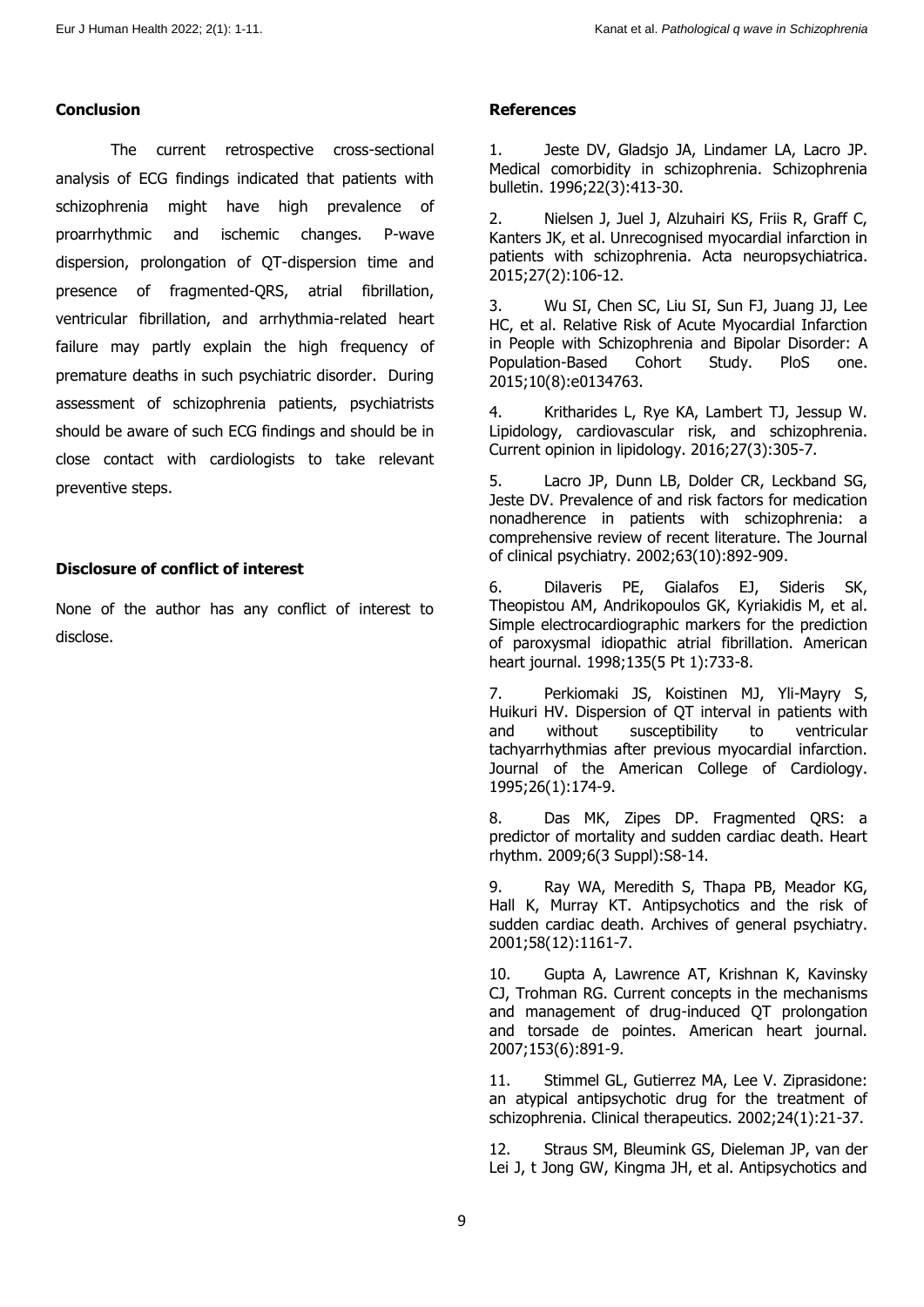the risk of sudden cardiac death. Archives of internal medicine. 2004;164(12):1293-7.

13. Leucht S, Cipriani A, Spineli L, Mavridis D, Orey D, Richter F, et al. Comparative efficacy and tolerability of 15 antipsychotic drugs in schizophrenia: a multiple-treatments meta-analysis. Lancet (London, England). 2013;382(9896):951-62.

14. Stewart S, Hart CL, Hole DJ, McMurray JJ. Population prevalence, incidence, and predictors of atrial fibrillation in the Renfrew/Paisley study. Heart (British Cardiac Society). 2001;86(5):516-21.

15. Go AS, Hylek EM, Phillips KA, Chang Y, Henault LE, Selby JV, et al. Prevalence of diagnosed atrial fibrillation in adults: national implications for rhythm management and stroke prevention: the AnTicoagulation and Risk Factors in Atrial Fibrillation (ATRIA) Study. Jama. 2001;285(18):2370-5.

16. Stewart S, Hart CL, Hole DJ, McMurray JJ. A population-based study of the long-term risks associated with atrial fibrillation: 20-year follow-up of the Renfrew/Paisley study. The American journal of medicine. 2002;113(5):359-64.

17. Liu Z, Hayano M, Hirata T, Quin Y, Tsukahara K, Ishimatsu T, et al. [Abnormalities of electrocardiographic P wave morphology and the relationship to electrophysiological parameters of the atrium in patients with idiopathic paroxysmal atrial fibrillation]. Journal of cardiology. 1998;32(3):189-96.

18. Das MK, Saha C, El Masry H, Peng J, Dandamudi G, Mahenthiran J, et al. Fragmented QRS on a 12-lead ECG: a predictor of mortality and cardiac events in patients with coronary artery disease. Heart rhythm. 2007;4(11):1385-92.

19. Walker ER, McGee RE, Druss BG. Mortality in mental disorders and global disease burden implications: a systematic review and meta-analysis. JAMA psychiatry. 2015;72(4):334-41.

20. Magnani JW, Williamson MA, Ellinor PT, Monahan KM, Benjamin EJ. P wave indices: current status and future directions in epidemiology, clinical, and research applications. Circulation Arrhythmia and electrophysiology. 2009;2(1):72-9.

21. Li D, Melnyk P, Feng J, Wang Z, Petrecca K, Shrier A, et al. Effects of experimental heart failure on atrial cellular and ionic electrophysiology. Circulation. 2000;101(22):2631-8.

22. Aytemir K, Ozer N, Atalar E, Sade E, Aksoyek S, Ovunc K, et al. P wave dispersion on 12-lead electrocardiography in patients with paroxysmal atrial fibrillation. Pacing and clinical electrophysiology : PACE. 2000;23(7):1109-12.

23. Yang HY, Huang JH, Lin YK, Hsu CY, Chen SA, Chen YJ. Bipolar Disorder and Schizophrenia Present Different Risks of Atrial fibrillation: A Nationwide Population-Based Analysis. Acta Cardiologica Sinica. 2014;30(1):46-52.

24. Elsasser A, Schlepper M, Klovekorn WP, Cai WJ, Zimmermann R, Muller KD, et al. Hibernating myocardium: an incomplete adaptation to ischemia. Circulation. 1997;96(9):2920-31.

25. Nielsen FE, Sorensen HT, Christensen JH, Ravn L, Rasmussen SE. Reduced occurrence of atrial fibrillation in acute myocardial infarction treated with streptokinase. European heart journal. 1991;12(10):1081-3.

26. Das MK, Suradi H, Maskoun W, Michael MA, Shen C, Peng J, et al. Fragmented wide QRS on a 12 lead ECG: a sign of myocardial scar and poor prognosis. Circulation Arrhythmia and electrophysiology. 2008;1(4):258-68.

27. Das MK, Michael MA, Suradi H, Peng J, Sinha A, Shen C, et al. Usefulness of fragmented QRS on a 12-lead electrocardiogram in acute coronary syndrome for predicting mortality. The American journal of cardiology. 2009;104(12):1631-7.

28. Homsi M, Alsayed L, Safadi B, Mahenthiran J, Das MK. Fragmented QRS complexes on 12-lead ECG: a marker of cardiac sarcoidosis as detected by gadolinium cardiac magnetic resonance imaging. Annals of noninvasive electrocardiology : the official journal of the International Society for Holter and Noninvasive Electrocardiology, Inc. 2009;14(4):319- 26.

29. Carey MG, Luisi AJ, Jr., Baldwa S, Al-Zaiti S, Veneziano MJ, deKemp RA, et al. The Selvester QRS Score is more accurate than Q waves and fragmented QRS complexes using the Mason-Likar configuration in estimating infarct volume in patients with ischemic cardiomyopathy. Journal of electrocardiology. 2010;43(4):318-25.

30. Hennekens CH, Hennekens AR, Hollar D, Casey DE. Schizophrenia and increased risks of cardiovascular disease. American heart journal. 2005;150(6):1115-21.

31. Rechlin T, Weis M, Spitzer A, Kaschka WP. Are affective disorders associated with alterations of heart rate variability? Journal of affective disorders. 1994;32(4):271-5.

32. Kelly DL, Wehring HJ, Linthicum J, Feldman S, McMahon RP, Love RC, et al. Cardiac-related findings at autopsy in people with severe mental illness treated with clozapine or risperidone. Schizophrenia research. 2009;107(2-3):134-8.